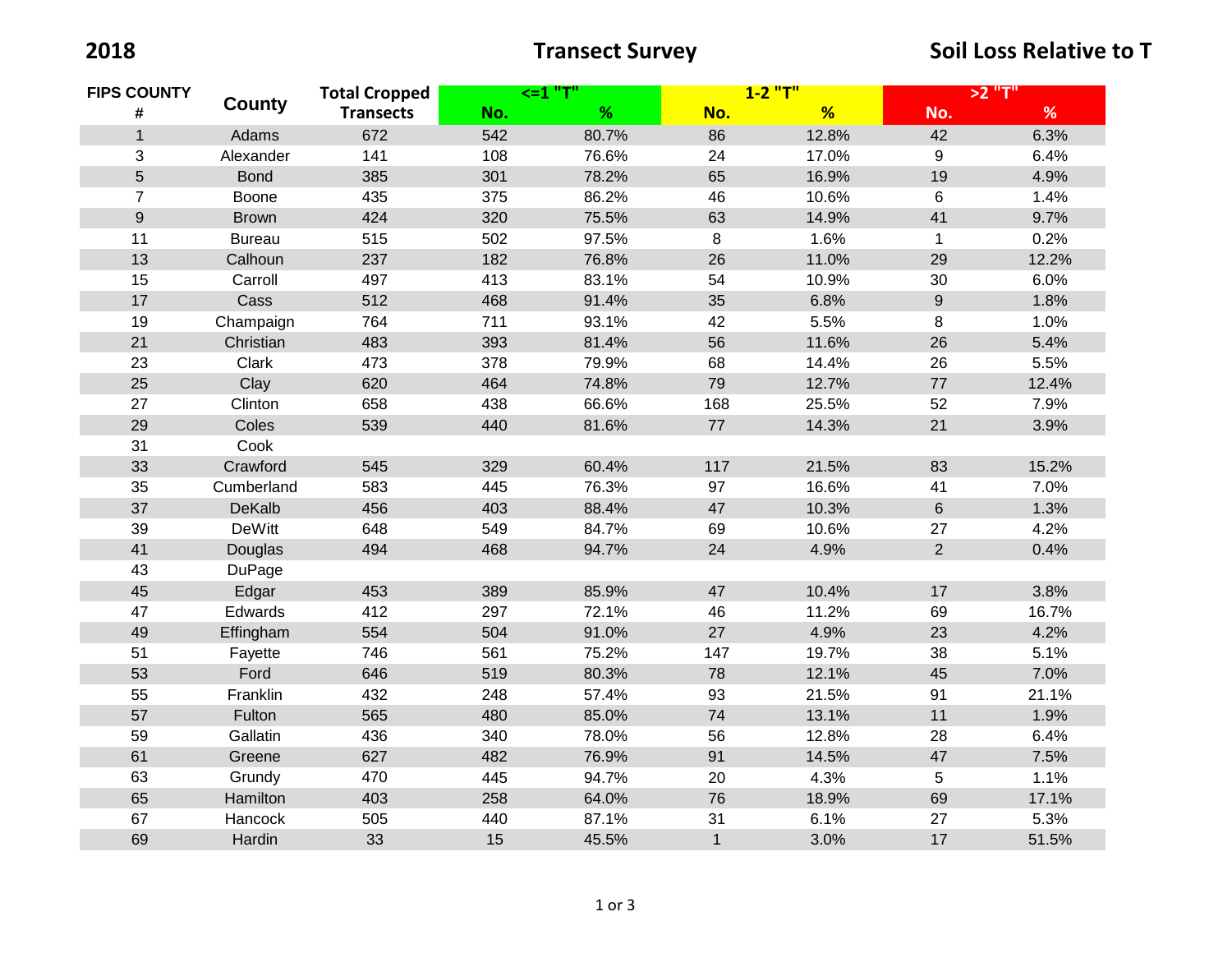| <b>FIPS COUNTY</b><br># | <b>County</b>    | <b>Total Cropped</b><br><b>Transects</b> | $<=1$ "T" |        | $1 - 2$ "T" |       | >2 "T"         |       |
|-------------------------|------------------|------------------------------------------|-----------|--------|-------------|-------|----------------|-------|
|                         |                  |                                          | No.       | %      | No.         | %     | No.            | $\%$  |
| 71                      | Henderson        | 532                                      | 443       | 83.3%  | 68          | 12.8% | 21             | 3.9%  |
| 73                      | Henry            | 601                                      | 541       | 90.0%  | 34          | 5.7%  | 21             | 3.5%  |
| 75                      | Iroquois         | 443                                      | 413       | 93.2%  | 25          | 5.6%  | $\overline{5}$ | 1.1%  |
| 77                      | Jackson          | 363                                      | 203       | 55.9%  | 96          | 26.4% | 64             | 17.6% |
| 79                      | Jasper           | 573                                      | 412       | 71.9%  | 107         | 18.7% | 54             | 9.4%  |
| 81                      | Jefferson        | 443                                      | 217       | 49.0%  | 98          | 22.1% | 128            | 28.9% |
| 83                      | Jersey           | 421                                      | 324       | 77.0%  | 75          | 17.8% | 22             | 5.2%  |
| 85                      | <b>JoDaviess</b> | 376                                      | 247       | 65.7%  | 65          | 17.3% | 45             | 12.0% |
| 87                      | Johnson          | 84                                       | 48        | 57.1%  | 14          | 16.7% | 22             | 26.2% |
| 89                      | Kane             | 283                                      | 272       | 96.1%  | 11          | 3.9%  | $\mathbf 0$    | 0.0%  |
| 91                      | Kankakee         | 466                                      | 450       | 96.6%  | 14          | 3.0%  | $\mathbf{1}$   | 0.2%  |
| 93                      | Kendall          | 458                                      | 443       | 96.7%  | 12          | 2.6%  | $\mathfrak{S}$ | 0.7%  |
| 95                      | Knox             | 432                                      | 407       | 94.21% | 19          | 4.40% | 6              | 1.39% |
| 97                      | Lake             |                                          |           |        |             |       |                |       |
| 99                      | LaSalle          | 443                                      | 413       | 93.2%  | 27          | 6.1%  | $\overline{2}$ | 0.5%  |
| 101                     | Lawrence         | 561                                      | 447       | 79.7%  | 67          | 11.9% | 47             | 8.4%  |
| 103                     | Lee              | 505                                      | 489       | 96.8%  | 14          | 2.8%  | $\mathbf{1}$   | 0.2%  |
| 105                     | Livingston       | 598                                      | 522       | 87.3%  | 55          | 9.2%  | 15             | 2.5%  |
| 107                     | Logan            | 563                                      | 529       | 94.0%  | 29          | 5.2%  | 5              | 0.9%  |
| 109                     | McDonough        | 474                                      | 337       | 71.1%  | 101         | 21.3% | 36             | 7.6%  |
| 111                     | <b>McHenry</b>   | 360                                      | 276       | 76.7%  | 46          | 12.8% | 38             | 10.6% |
| 113                     | McLean           | 685                                      | 539       | 78.7%  | 89          | 13.0% | 57             | 8.3%  |
| 115                     | Macon            | 553                                      | 449       | 81.2%  | 82          | 14.8% | 19             | 3.4%  |
| 117                     | Macoupin         | 706                                      | 579       | 82.0%  | 64          | 9.1%  | 45             | 6.4%  |
| 119                     | Madison          | 356                                      | 238       | 66.9%  | 53          | 14.9% | 42             | 11.8% |
| 121                     | Marion           | 454                                      | 312       | 68.7%  | 47          | 10.4% | 35             | 7.7%  |
| 123                     | Marshall         | 534                                      | 529       | 99.1%  | 4           | 0.7%  | 1              | 0.2%  |
| 125                     | Mason            | 541                                      | 504       | 93.2%  | 25          | 4.6%  | 12             | 2.2%  |
| 127                     | Massac           | 272                                      | 237       | 87.1%  | 24          | 8.8%  | 11             | 4.0%  |
| 129                     | Menard           | 467                                      | 418       | 89.5%  | 43          | 9.2%  | $6\,$          | 1.3%  |
| 131                     | Mercer           | 426                                      | 373       | 87.6%  | 38          | 8.9%  | 14             | 3.3%  |
| 133                     | Monroe           | 432                                      | 231       | 53.5%  | 42          | 9.7%  | 66             | 15.3% |
| 135                     | Montgomery       | 438                                      | 350       | 79.9%  | 61          | 13.9% | 27             | 6.2%  |
| 137                     | Morgan           | 749                                      | 624       | 83.3%  | 77          | 10.3% | 44             | 5.9%  |
| 139                     | Moultrie         | 508                                      | 470       | 92.5%  | 16          | 3.1%  | 15             | 3.0%  |